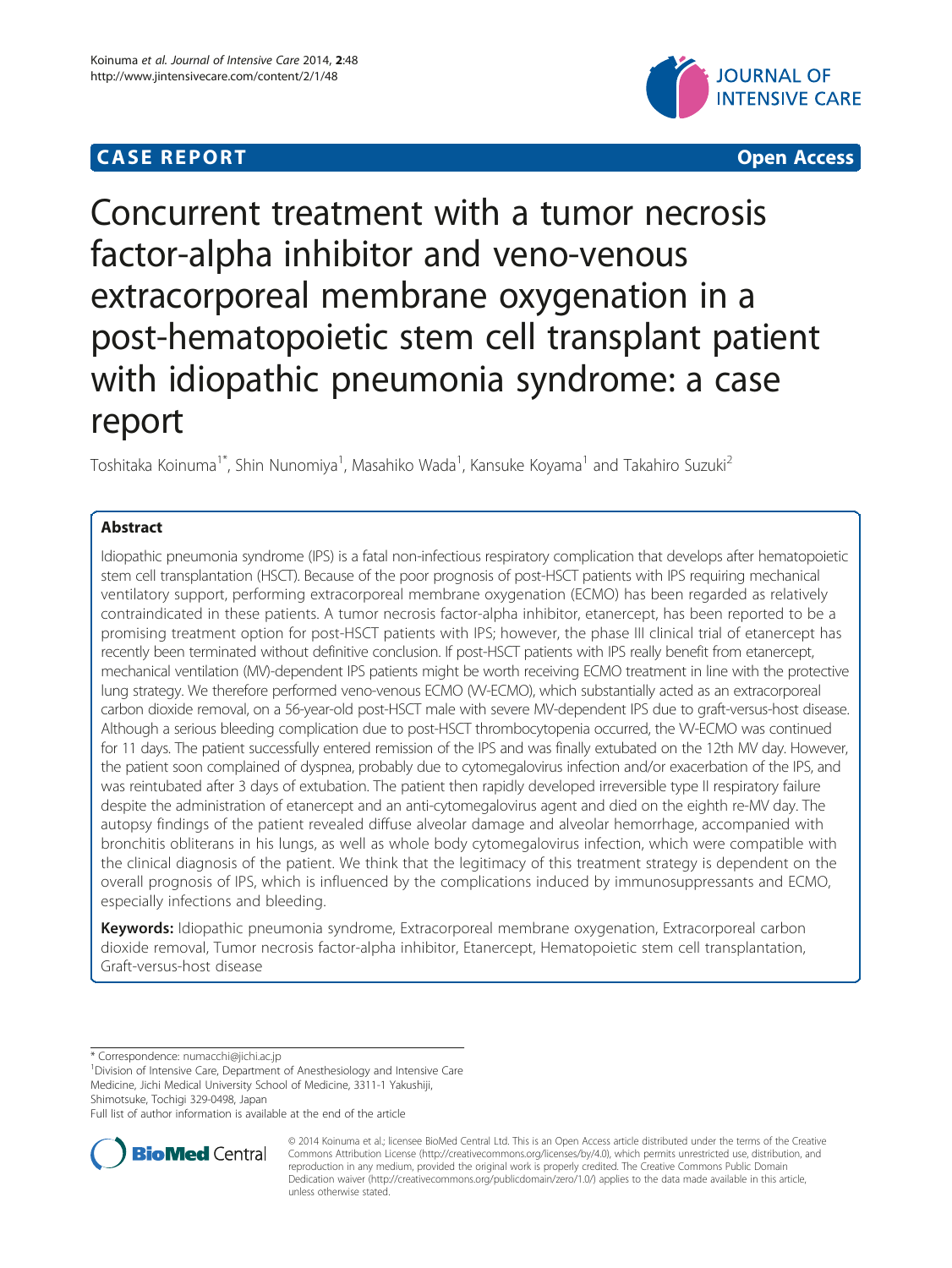# Background

Patients with hematological malignancies after hematopoietic stem cell transplantation (HSCT) often suffer from respiratory complications [\[1\]](#page-4-0), and those who require mechanical ventilation (MV) are known to have a poor prognosis [[2](#page-4-0)]. Idiopathic pneumonia syndrome (IPS), one of the noninfectious respiratory complications that occurs after HSCT, is regarded as an extremely life-threatening condition, and its prevalence is estimated to be 3% to 15% in post-HSCT patients [[3](#page-4-0)]. In particular, MV-dependent post-HSCT patients with IPS have been reported to have a 95% to 100% mortality rate [\[4-6](#page-4-0)].

Recently, the effectiveness of a tumor necrosis factoralpha (TNF-alpha) inhibitor, etanercept, has been aggressively studied to post-HSCT IPS patients [[7-9](#page-4-0)], and thus, MV-dependent IPS patients may also benefit from etanercept treatment [\[7,8](#page-4-0)]. Therefore, a lung-protective strategy for MV-dependent IPS patients is considered to be important to avoid volutrauma and/or ventilator-induced lung injury (VILI) until etanercept can exert its effects.

The usefulness of extracorporeal membrane oxygenation (ECMO) for acute respiratory distress syndrome (ARDS) has been reported in recent years [[10](#page-4-0)], but in general, ECMO is considered to be ineffective for patients with malignancies [\[11,12](#page-4-0)], and the post-HSCT patients with respiratory complications have been regarded to be relatively contraindicated for ECMO [\[13\]](#page-5-0). However, if post-HSCT patients with IPS exhibit an improvement or reversal of their condition by the administration of etanercept, MV-dependent IPS patients might be worth receiving ECMO treatment in line with a lung-protective strategy.

We herein report a post-HSCT case with IPS, in whom we performed veno-venous ECMO (VV-ECMO) because the patient was expected to have a reversal of his condition by the induction treatment with a TNF-alpha inhibitor. To the best of our knowledge, only one very recent case report has been published on an IPS patient who underwent VV-ECMO [\[14](#page-5-0)], so our report will be the first on a post-HSCT patient with IPS who was concurrently treated with VV-ECMO and a TNF-alpha inhibitor.

# Case presentation

A 56-year-old male had developed nephrotic syndrome due to primary amyloidosis 12 years earlier and had gone into complete remission following melphalan-prednisone therapy. However, after continuing the melphalan-prednisone therapy for about 10 years, bicytopenia was detected, and he was diagnosed with chronic myelomonocytic leukemia and underwent allogenic bone marrow transplantation (BMT) from a human leukocyte antigen identical sibling donor 11 months prior to his presentation at our hospital. The engraftment of hematopoietic stem cells was observed 24 days after BMT, and acute graft-versus-host disease (GVHD) was not observed while the patient was being treated using cyclosporine as an immunosuppressant. However, the follow-up chimerism analysis revealed the survival of recipient-derived cells, so the cyclosporine was reduced in the hopes of inducing a graft-versus-leukemia (GVL) effect approximately 4 months after the BMT. The cyclosporine was then gradually decreased and discontinued, and the recipient-derived cells almost disappeared due to the GVL effect.

One month before the intensive care unit (ICU) admission, he suffered from an influenza A infection and developed dyspnea with GVHD exacerbation. Cyclosporine re-administration was initiated for the GVHD aggravation, and concurrently, antibiotics, antifungal agents, and antiviral agents were introduced empirically. Despite these therapies, his respiratory symptoms got worse, and he was transferred to the ICU. A computed tomography (CT) examination of his chest revealed bilateral peripheral dominant patchy consolidations accompanied with diffuse ground glass opacity (Figure 1).

On admission to the ICU, tachypnea (respiratory rate 36/min) and dyspnea with a low oxygen saturation value by pulse oximetry were observed. We considered that the patient might be suffering from IPS because of the GVHD-related respiratory symptoms, so high-dose methylprednisolone therapy (1 g/day for three days) under non-invasive positive pressure ventilation was initiated from the first ICU day. Unfortunately, that night, the patient developed severe hypoxemia and his consciousness rapidly deteriorated, so he was finally intubated and received MV (Figure [2](#page-2-0)). The initial MV mode was biphasic positive airway pressure, with an inspiratory fraction of oxygen  $(F_1O_2)$  of 0.8, a peak inspiratory pressure (PIP) of 28  $\text{cm}H_2\text{O}$ , positive endexpiratory pressure (PEEP) of 10  $cmH<sub>2</sub>O$ , respiratory frequency of 15/min and tidal volume of around 6 ml/ ideal body weight (BW). However, as his spontaneous breathing force gradually increased, probably due to



Figure 1 Computed tomography scans of the patient taken on the first ICU day. These images show the widespread bilateral peripheral field-dominant patchy consolidations accompanied with diffuse ground glass opacity.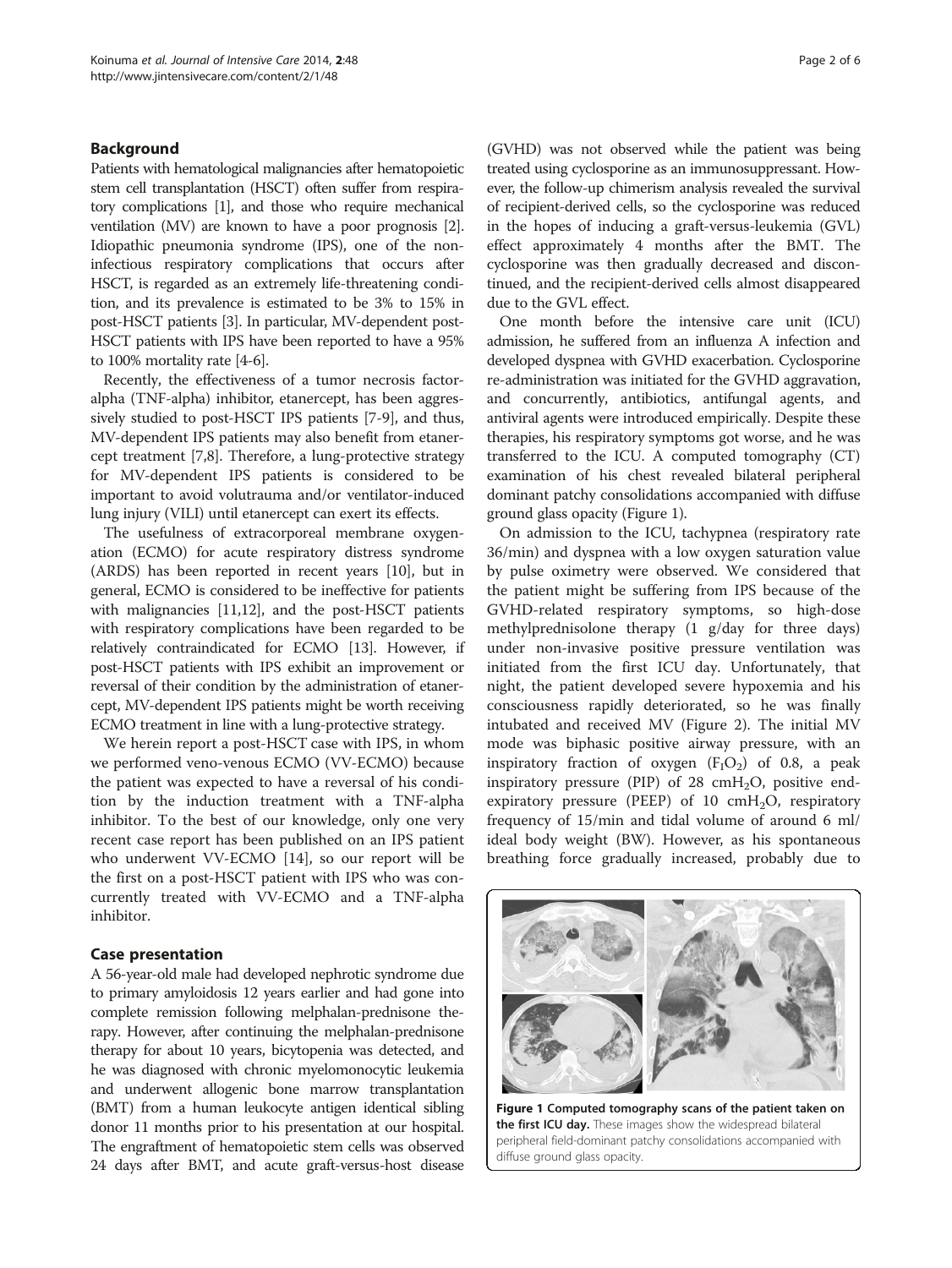<span id="page-2-0"></span>

poor oxygenation and respiratory acidosis (pH 7.159, PaCO<sub>2</sub> 77.4 mmHg, HCO<sub>3</sub> 27.8 mmol/l, PaO<sub>2</sub>/F<sub>I</sub>O<sub>2</sub> 135), along with his poor lung compliance (lung compliance 18 ml/cm  $H_2O$ , his strong inspiratory effort generated a large tidal volume up to 10 ml/ideal BW and an asynchrony with the ventilator was observed. His large tidal volume and asynchrony were sustained irrespective of deep sedation and ventilator setting changes, raising concerns about volutrauma and/or VILI. As he already fulfilled the severity criteria for VV-ECMO due to his Murray's score of 3.25 points on the following day, we decided to introduce ECMO therapy with an expectation of a recovery in his lung injury by the administration of etanercept for the IPS.

After obtaining informed consent, the patient was cannulated with a 19 Fr. cannula for venous drainage into his right femoral vein and a 15 Fr. cannula for oxygensupplemented blood infusion into his right internal jugular vein. Due to the narrow vascular size of the patient, the catheters we used were smaller in diameter than the general recommendation of VV-ECMO. Because of this small diameter, the ECMO session was initiated with an extracorporeal blood flow of 1.5 to 2 l/min, which was relatively low flow rate, with a sweep gas flow of 2 l/min at 80% oxygen (centrifugal pump, CAPIOX® SP101 PLUS; oxygenator, CAPIOX® LX, TERUMO, Tokyo, Japan), and anticoagulation therapy with unfractionated heparin was initiated to maintain an activated clotting time over 150 s.

Soon after the induction of VV-ECMO, the patient was performed bronchoalveolar lavage (BAL) and confirmed to have IPS without any active pulmonary infections based on BAL fluid testing 72 h later, so we administered etanercept subcutaneously at a dose of 16

mg (0.4 mg/kg) twice a week from the fifth ICU day, accompanied by methylprednisolone consolidation therapy (80 mg/day for 7 days and 40 mg/day for the subsequent 7 days). During the ECMO session, he was administered with adequate sedatives and analgesics, and pressure support (PS) ventilation was used with a PEEP of 10  $\text{cm}H_2\text{O}$ , PS of 5 cmH<sub>2</sub>O, and  $F_1O_2$  of 0.3, so as to maintain lung-rest and prevent alveolar collapse. A few days after the administration of etanercept, his oxygenation was ameliorated up to  $PaO<sub>2</sub>/F<sub>1</sub>O<sub>2</sub>$  353 mmHg in spite of the low extracorporeal flow rate; nevertheless, his chest X-p showed no sign of improvement of the bilateral consolidations. Therefore, we considered that the patient still had not entered the remission phase of IPS and continued the VV-ECMO, which was substantially acted as 'extracorporeal carbon dioxide removal  $(ECCO<sub>2</sub>R)'$ , in line with a lung-protective strategy. After further several days, the consolidations in his bilateral lung field almost vanished (Figure [3](#page-3-0)), so we considered that he had successfully entered remission from the IPS.

On the other hand, he suffered from severe bleeding complications from the vascular access sites used for ECMO, probably due to post-HSCT-related thrombocytopenia, which persisted at less than  $2 \times 10^4$ / $\mu$ l, and transfusions of platelet concentrate and packed red blood cells were required almost every day during the ECMO session. On the 12th ICU day (the 11th VV-ECMO day), the patient was withdrawn from the ECMO without ventilator setting changes and was successfully extubated on the 13th ICU day. A blood gas analysis performed just before the extubation showed improved oxygenation (pH 7.444, PaCO<sub>2</sub> 46.5 mm Hg, HCO<sub>3</sub> 31.2 mmol/l,  $PaO<sub>2</sub>/F<sub>1</sub>O<sub>2</sub>$  294) under pressure support ventilation with a PEEP of 5 cmH<sub>2</sub>O, PS of 5 cmH<sub>2</sub>O and  $F_1O_2$  of 0.4 (Additional file [1:](#page-4-0) Table S1).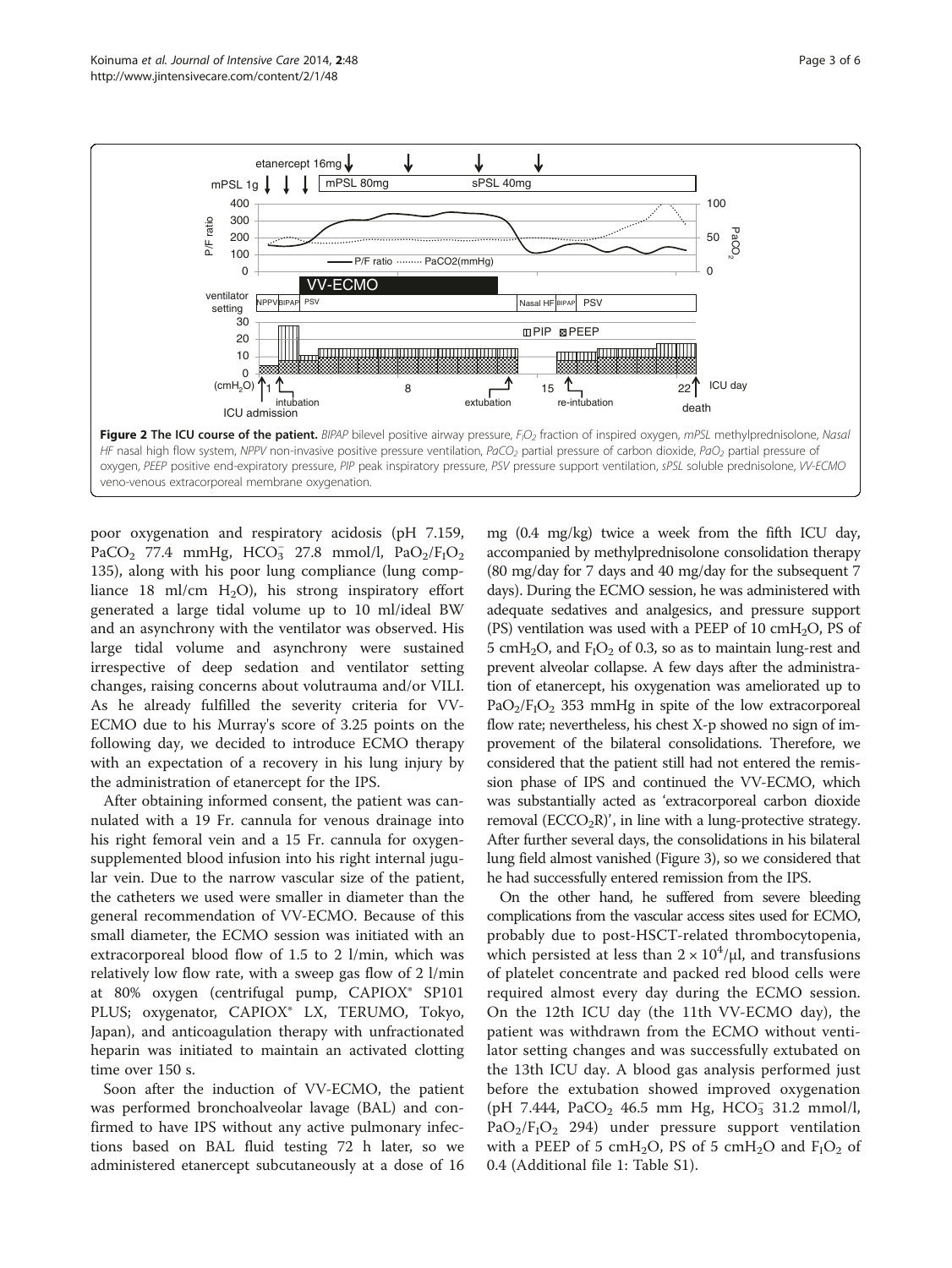<span id="page-3-0"></span>

However, the patient experienced a gradually worsening severe cough beginning the day after extubation, and his oxygen saturation was deteriorating despite oxygen therapy, he received a humidified high-flow nasal cannula on the 14th ICU day. As his chest radiography study revealed an exacerbation of the bilateral consolidation, and his blood sample examination revealed seropositivity for the cytomegalovirus antigen, the patient was considered to have developed cytomegalovirus pneumonia and/or an exacerbation of the remitted IPS. Despite the concurrent administration of an anti-cytomegalovirus agent and etanercept, his oxygenation worsened and he required both reintubation and MV support on the 16th ICU day. A few days later, he developed type II respiratory failure, and he died on the 22nd ICU day. The autopsy findings revealed diffuse alveolar damage and alveolar hemorrhage, accompanied with bronchitis obliterans in his lung, as well as whole body cytomegalovirus infection, which were compatible with the clinical diagnosis of the patient.

# **Discussion**

In 1993, the definition of IPS was proposed as a widespread alveolar injury after HSCT in the absence of active lower respiratory tract infection, which was based upon a BAL examination or lung biopsy, without cardiogenic causes of pulmonary dysfunction [[3](#page-4-0)]. Many factors, such as the use of chemotherapies before BMT, GVHD, and various other factors, including the hematopoietic stem cell donor characteristics, were identified as risk factors for IPS, and it was revealed that TNF-alpha also participates in the onset of IPS [[4\]](#page-4-0). In recent years, a positive impact of a TNF-alpha inhibitor, etanercept, on post-HSCT patients with IPS was reported [\[7](#page-4-0),[8](#page-4-0)], and a phase III clinical trial of etanercept for IPS is conducted [[9\]](#page-4-0). Unfortunately, this trial was not able to show the effectiveness of etanercept for post-HSCT patients with IPS, the definitive conclusion should not be made based

on this trial alone because of its inadequate power and small sample size.

According to the report of the Extracorporeal Life Support Organization (ELSO) registry, the results of ECMO for severe respiratory failure in adult patients with malignancy were extremely poor [\[11\]](#page-4-0). That study included four adult post-HSCT cases; however, the ELSO registry concluded that it is impossible to make any recommendations because of the small number of cases. The ELSO registry also reported that the result of ECMO for the severe respiratory failure of pediatric post-HSCT patients was extremely poor [[12\]](#page-4-0). Therefore, performing ECMO for post-HSCT patients with severe respiratory failure has been generally considered to be relatively contraindicated by these reports [\[13](#page-5-0)]. However, although four adult post-HSCT patients were included in the ELSO report and all had indication of ECMO for pulmonary support [[11\]](#page-4-0), there was no mention about their individual causes of respiratory failure, and thus, we have no information about whether these patients suffered from IPS or other diseases. Conversely, a first case report which performed VV-ECMO for an MVdependent IPS patient was recently published [[14](#page-5-0)]. That paper reported the successful use of VV-ECMO along with conventional treatment for IPS, mainly by glucocorticoid administration, without etanercept. This case report might show the usefulness of the lung rest introduced by ECMO in MV-dependent IPS patients.

Although it is not known whether the results of the CESAR trial [\[10\]](#page-4-0), which showed the usefulness of VV-ECMO for ARDS, are applicable for other types of severe respiratory failure, such as IPS, we applied the entry criteria of the CESAR trial, especially the Murray's score [[15\]](#page-5-0)  $\geq$ 3 points, to determine whether to introduce VV-ECMO in our case, as it was the only reported case of the successful use of VV-ECMO for IPS [[14\]](#page-5-0). According to the Berlin definition of ARDS [[16\]](#page-5-0), however, this case was defined as not the 'severe type' but the 'moderate type' of ARDS and generally recommended less invasive respiratory supports than ECMO. However, considering the extremely poorer prognosis of MV-dependent IPS patients compared with even 'severe' ARDS in the Berlin definition (mortality, 95%–100% [[4-6](#page-4-0)] vs. 45% [[16\]](#page-5-0)), we assume that vulnerabilities of MV-dependent IPS patients would be underestimated when we applied this definition to IPS patient population. Moreover, because of our several experiences of IPS patients equivalent to 'moderate' ARDS prior to this case, whom were easily complicated VALI in spite of the conventional lung-protective MV setting, we decided to introduce VV-ECMO after due consideration.

Because ECMO is a highly invasive and expensive treatment, it is necessary to judge the indications carefully. Even if using ECMO for IPS is valid to prevent VILI, as was suggested in the aforementioned case report [\[14\]](#page-5-0), the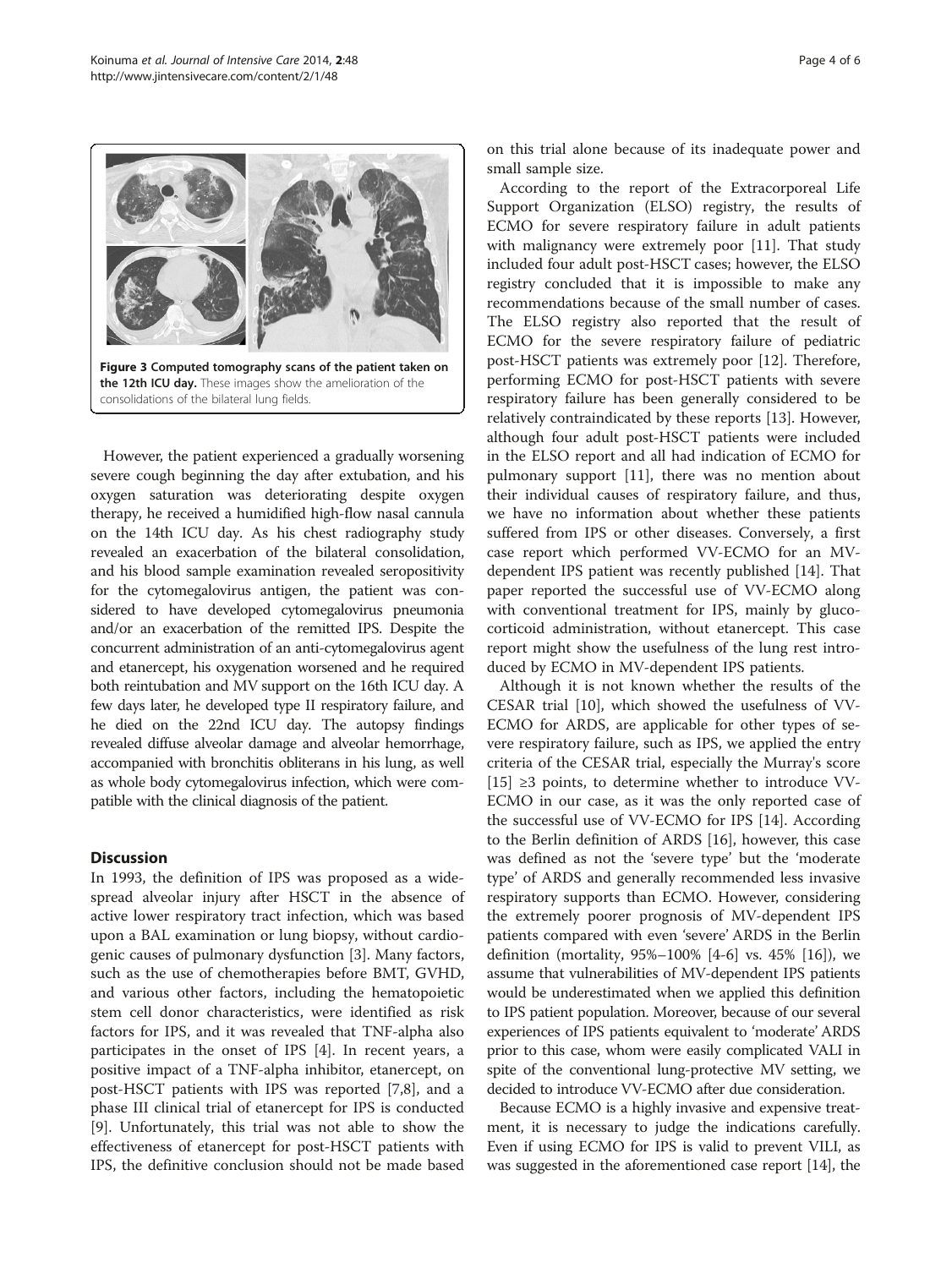<span id="page-4-0"></span>careful evaluation of the risk-effect ratio with treatment alternatives, which are less invasive and/or less expensive than ECMO, is essential. In particular, it is important to take into consideration the risk of hemorrhagic complications, which may be induced by anticoagulation therapy and serious post-HSCT thrombocytopenia, as was seen in our case.

The reason why the patient exhibited aggravated symptoms soon after the extubation may have included not only a re-exacerbation of IPS but also the cytomegalovirus infection. If the immunosuppression induced by etanercept, along with the high-dose methylprednisolone therapy, is excessive, the concurrent treatment with the induction of etanercept and VV-ECMO for post-HSCT patients with IPS may be considered as a relative contraindication, as is mentioned in the ELSO registry guideline [\[13\]](#page-5-0).

Although some unresolved problems exist, such as uncertainty of the efficacy of etanercept and VV-ECMO for IPS, the risks of immunosuppression generated by etanercept and other immunosuppressants and the bleeding tendency due to post-HSCT-related thrombocytopenia, we consider that the usefulness of concurrent therapy of immunosuppressants including etanercept and ECMO for IPS deserves an evaluation. However, it should be evaluated by not only the short-term prognosis, such as IPS remission or MV withdrawal, but also the long-term prognosis, such as the overall survival.

## Conclusions

To the best of our knowledge, our case is the second reported post-HSCT patient with IPS on MV who underwent VV-ECMO. In addition, this is the first case treated with concurrent etanercept and VV-ECMO for MVdependent IPS. We think that the legitimacy of this treatment strategy is dependent on the overall prognosis of IPS, which is influenced by the complications induced by immunosuppressants including etanercept and ECMO, especially infections and bleeding. Further studies on this treatment modality are anticipated in the future.

# Consent

Written informed consent was obtained from the family of the patient for the publication of this case report. A copy of the written consent is available for review by the editor-in-chief of this journal.

# Additional file

[Additional file 1: Table S1.](http://www.biomedcentral.com/content/supplementary/s40560-014-0048-1-s1.docx) The oxygen profile and ECMO setting of the patient during the VV-ECMO session.

#### Competing interests

There are no financial competing interests (political, personal, religious, ideological, academic, intellectual, commercial, or any other) to declare in relation to this manuscript.

#### Authors' contributions

TK, SN, MW, KK, and TS treated the patient. TK wrote the manuscript, and SN revised and edited the manuscript. All authors read and approved the final manuscript.

#### Acknowledgements

The authors would like to thank JMC (info@japan-mc.co.jp) for the English language review.

#### Author details

<sup>1</sup> Division of Intensive Care, Department of Anesthesiology and Intensive Care Medicine, Jichi Medical University School of Medicine, 3311-1 Yakushiji, Shimotsuke, Tochigi 329-0498, Japan. <sup>2</sup>Division of Hematology, Department of Medicine, Jichi Medical University School of Medicine, 3311-1 Yakushiji, Shimotsuke, Tochigi 329-0498, Japan.

#### Received: 17 April 2014 Accepted: 6 August 2014 Published: 22 August 2014

#### References

- Chi AK, Soubani AO, White AC, Miller KB: An update on pulmonary complications of hematopoietic stem cell transplantation. Chest 2013, 144:1913–1922.
- 2. Soubani AO, Kseibi E, Bander JJ, Klein JL, Khanchandani G, Ahmed HP, Guzman JA: Outcome and prognostic factors of hematopoietic stem cell transplantation recipients admitted to a medical ICU. Chest 2004, 126:1604–1611.
- 3. Clark JG, Hansen JA, Hertz MI, Parkman R, Jensen L, Peavy HH: Idiopathic pneumonia syndrome after bone marrow transplantation. Am Rev Respir Dis 1993, 147:1601–1606.
- 4. Panoskaltsis-Mortari A, Griese M, Madtes DK, Belperio JA, Haddad IY, Folz RJ, Cooke KR: An official American Thoracic Society research statement: noninfectious lung injury after hematopoietic stem cell transplantation: idiopathic pneumonia syndrome. Am J Respir Crit Care Med 2011, 183:1262–1279.
- 5. Fukuda T, Hackman RC, Guthrie KA, Sandmaier BM, Boeckh M, Maris MB, Maloney DG, Deeg HJ, Martin PJ, Storb RF, Madtes DK: Risk and outcomes of idiopathic pneumonia syndrome and conventional conditioning regimens for allogeneic hematopoietic stem cell transplantation. Blood 2003, 102:2777–2785.
- 6. Zhu KE, Hu JY, Zhang T, Chen J, Zhong J, Lu YH: Incidence, risks, and outcome of idiopathic pneumonia syndrome early after allogeneic hematopoietic stem cell transplantation. Eur J Haematol 2008, 81:461-466.
- 7. Yanik GA, Ho VT, Levine JE, White ES, Braun T, Antin JH, Whitfield J, Custer J, Jones D, Ferrara JLM, Cooke KR: The impact of soluble tumor necrosis factor receptor etanercept on the treatment of idiopathic pneumonia syndrome after allogeneic hematopoietic stem cell transplantation. Blood 2008, 112:3073–3081.
- 8. Tizon R, Frey N, Heitjan DF, Tan KS, Goldstein SC, Hexner EO, Loren A, Reshef R, Tsai D, Vogl D, Davis J, Vozniak M, Fuchs B, Stadtmauer EA, Porter DL: High-dose corticosteroids with or without etanercept for the treatment of idiopathic pneumonia syndrome after allo-SCT. Bone Marrow Transplant 2012, 47:1332–1337.
- 9. Yanik GA, Horowitz MM, Weisdorf DJ, Logan BR, Ho VT, Soiffer RJ, Carter SL, Wu J, Wingard JR, Difronzo NL, Ferrara JL, Giralt S, Madtes DK, Drexler R, White ES, Cooke KR: Randomized, double-blind, placebo-controlled trial of soluble tumor necrosis factor receptor: enbrel (etanercept) for the treatment of idiopathic pneumonia syndrome after allogeneic stem cell transplantation: blood and marrow transplant clinical trials network protocol. Biol Blood Marrow Transplant 2014, 20:858–864.
- 10. Peek GJ, Mugford M, Tiruvoipati R, Wilson A, Allen E, Thalanany MM, Hibbert CL, Truesdale A, Clemens F, Cooper N, Firmin RK, Elbourne D: Efficacy and economic assessment of conventional ventilatory support versus extracorporeal membrane oxygenation for severe adult respiratory failure (CESAR): a multicenter randomised controlled trial. Lancet 2009, 374:1351–1363.
- 11. Gow KW, Lao OB, Leong T, Fortenberry JD: Extracorporeal life support for adults with malignancy and respiratory or cardiac failure: the extracorporeal life support experience. Am J Surg 2010, 199:669-675.
- 12. Gow KW, Heiss KF, Wulkan ML, Katzenstein HM, Rosenberg ES, Heard ML, Rycus PT, Fortenberry JD: Extracorporeal life support for support of